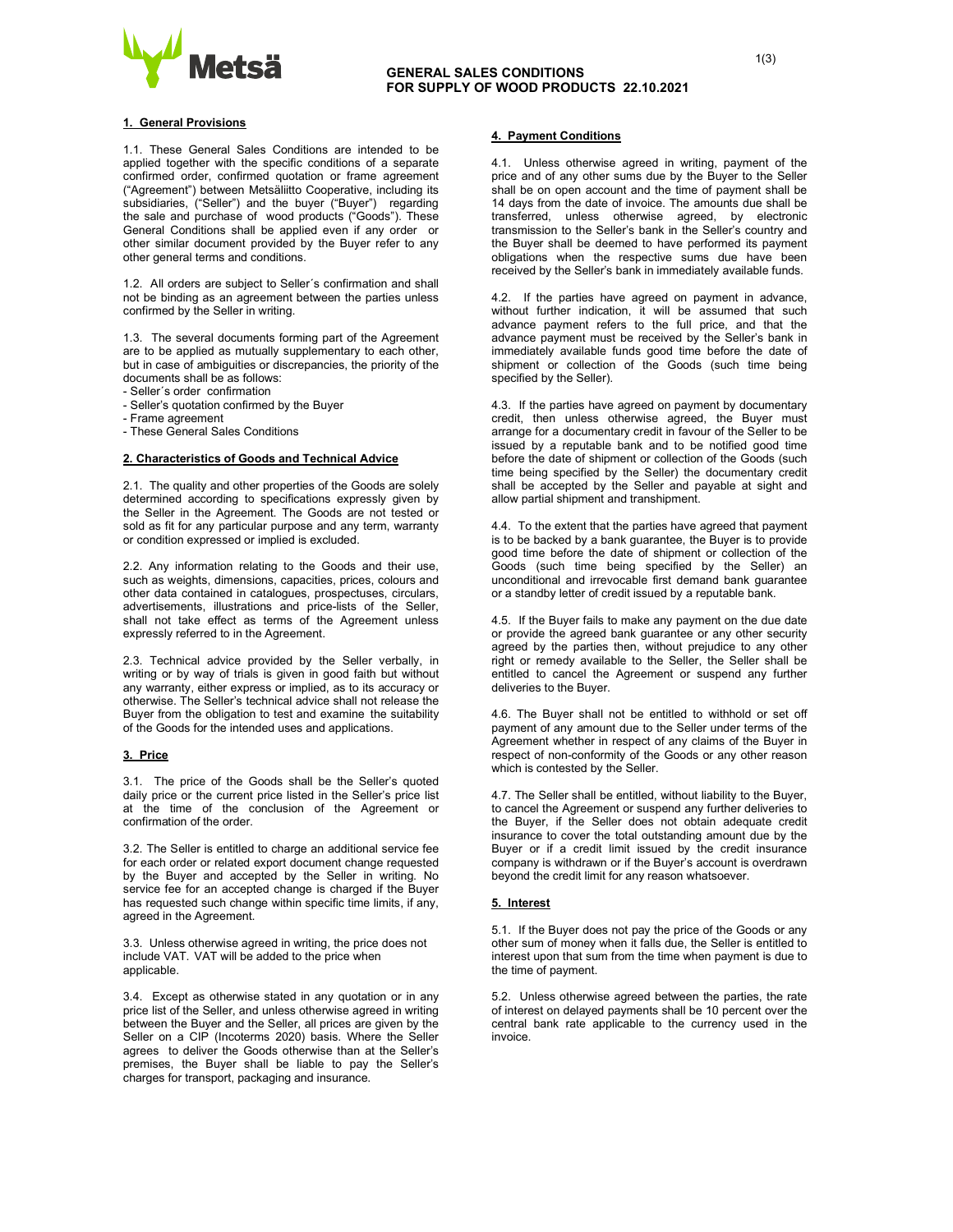

## **GENERAL SALES CONDITIONS**  $^{2(3)}$ GENERAL SALES CONDITIONS FOR SUPPLY OF WOOD PRODUCTS 22.10.2021

6.1. Unless otherwise agreed, delivery term shall be CIP (Incoterms 2020) to the destination address stated in the Seller's order confirmation.

6.2. The risk of loss or damage passes to the Buyer according to the delivery term

#### 7. Retention of Title

7.1. To the extent permitted under the applicable laws, the full legal title and ownership of the Goods ("Reserved Goods") shall not pass to the Buyer until the Seller has received payment in full for (i) the Goods; and (ii) any other goods or services that the Seller has supplied to the Buyer. For the sake of clarity, the risk for the Reserved Goods passes in accordance with the delivery term.

7.2. The Buyer shall give the Seller every assistance in taking any measures required to protect the Seller's title to the Reserved Goods. The Buyer shall treat such Reserved Goods with care and store the reserved Goods (at no cost to the Seller) separately from all other goods. The Buyer is especially required to insure the Reserved Goods to their full replacement value at the Buyer's own expense.

7.3. The Buyer is entitled to further sell the Reserved Goods in the normal course of business. However, the Buyer shall relinquish to the Seller any claims from the resale to its customers in the amount of the price of the Reserved Goods invoiced by the Seller. If the Reserved Goods are resold together with other items without a single price being agreed for the Reserved Goods, the Buyer shall relinquish to the Seller that part of the total price that corresponds to the price of the Reserved Goods invoiced by the Seller (including VAT).

7.4. If the Reserved Goods are further processed and combined or mixed with other items that do not belong to the Seller, the Seller shall be awarded co-ownership in the new object at the proportionate amount which results from the ratio of the value of the combined or mixed reserved Goods to the value of the other combined or mixed items at the date of performing any processing activities. The new item shall thus be deemed as Reserved Goods. The provision concerning the relinquishing of claims in accordance with section 7.3 shall also apply to the new item defined herein.

7.5. If the Buyer fails to make any payment to the Seller when due and compounds with its creditors or executes an assignment for the benefit of its creditors or enters into voluntary or compulsory liquidation or has an administrator or administrative receiver appointed over all or part of its assets or takes or suffers any similar action in consequence of debt or becomes insolvent, the Seller shall have the right without prejudice to any remedies: (i) to enter without prior notice any premises where the Reserved Goods owned by it may be restored and to repossess and dispose of any Reserved Goods owned by it so as to discharge any sums owed to it by the Buyer and (ii) to withhold delivery of any undelivered Goods and stop any Goods in transit to the Buyer and recover them.

### 8. Delay

8.1. Should the Seller be unable to maintain the agreed delivery time, or when the delay appears likely, the Seller shall inform the Buyer of the delay and of a new delivery date. The Seller is entitled to partial deliveries.

8.2. If the Seller fails to deliver the Goods at the agreed time, and such a delay is not due to the circumstances mentioned in clause 11 (force majeure) or to reasons attributable to the Buyer, the Buyer may demand in writing 8.3. When the Buyer does not collect the Goods when available or postpones a due delivery, the Seller is entitled to put the Goods for storage in a third party`s warehouse at the Buyer's expense or to claim storage costs for keeping the Goods in its warehouse. The Seller may after two (2) weeks cancel the affected delivery, and claim damages and interest arising from such non-performance.

#### 9. Non-conformity of the Goods

9.1. Upon receipt of the Goods, the Buyer shall, without delay and by using due diligence, examine the Goods both as to their quality and quantity. If the non-conformity of the Goods was or should have been revealed by such examination, the Buyer shall notify the Seller in writing of any such non-conformity within 10 days from the arrival of the Goods at the final destination. In any case the Buyer shall have no remedy for any lack of conformity or latent defects in the Goods, if it fails to notify the Seller thereof in writing immediately after their discovery and within three (3) months from the date of delivery at the latest.

9.2. No claim for quality shall be recognised if the Buyer makes further use of or resells the Goods after the time at which the Buyer discovers or should have discovered that the Goods are defective.

9.3. After receiving the notice referred to in clause 9.1, the Seller shall be entitled to inspect the non-conforming Goods. At the Seller's request the Buyer shall send full documentation, including samples, of the non-conformity of the Goods to the Seller. It is upon Buyer's responsibility to keep the Goods in safe custody until the final settlement of the claim.

9.4. The Goods will be deemed to conform to the agreement despite minor discrepancies which are usual in the particular trade or through course of dealing between the parties.

9.5. Where Goods are non-conforming, unless otherwise agreed in writing the Seller shall at its sole discretion: (a) replace the Goods with conforming Goods, without any additional expense to the Buyer, or (b) repair the Goods, without any additional expense to the Buyer, or (c) reimburse to the Buyer the price paid for the non-conforming Goods and thereby terminate the contract as regards those Goods. The parties may alternatively agree upon a reimbursement paid in order to compensate the Buyer for the difference in the value of the Goods of agreed quality and defective Goods.

## 10. Limitation of Liability

10.1. The Buyer's exclusive remedies and the Seller's sole obligations with respect to delays and non-conformity of the Goods shall be those respectively provided in Clause 8 and 9 above.

10.2. In no event shall the liability of the Seller to the Buyer exceed the invoice price of the Goods the subject matter of any claim.

10.3. The Seller shall not be liable for any special, consequential, incidental or indirect damages, including but not limited loss of profit or revenues, loss of production, loss of contract, loss of increase expense of use of the Goods, damage caused by the Goods, downtime costs or other